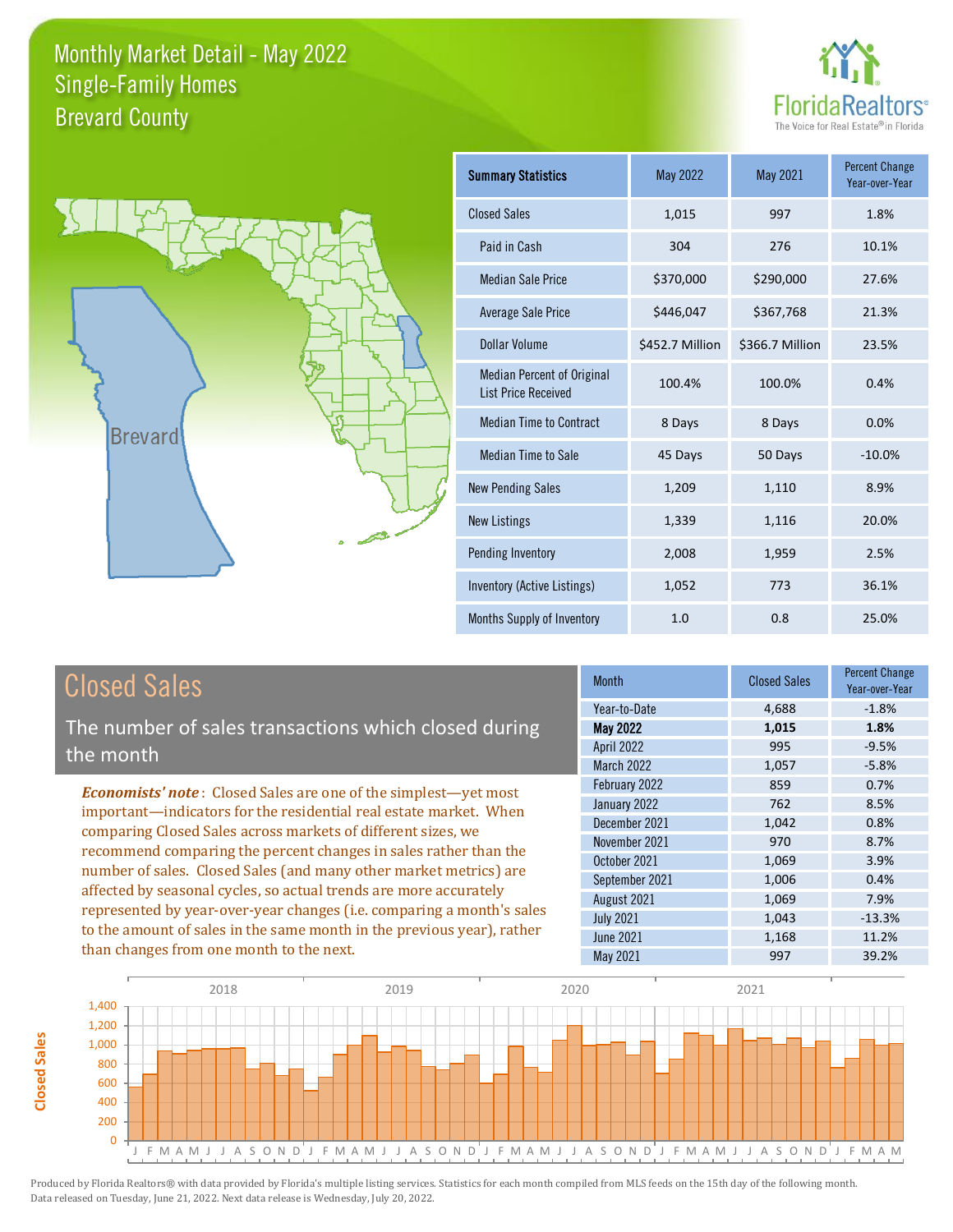this statistic should be interpreted with care.



256 17.4%

| Cash Sales                                                                     | <b>Month</b>      | <b>Cash Sales</b> | <b>Percent Change</b><br>Year-over-Year |
|--------------------------------------------------------------------------------|-------------------|-------------------|-----------------------------------------|
|                                                                                | Year-to-Date      | 1,435             | 21.4%                                   |
| The number of Closed Sales during the month in which                           | <b>May 2022</b>   | 304               | 10.1%                                   |
| buyers exclusively paid in cash                                                | <b>April 2022</b> | 344               | 16.6%                                   |
|                                                                                | <b>March 2022</b> | 293               | 13.6%                                   |
|                                                                                | February 2022     | 259               | 31.5%                                   |
|                                                                                | January 2022      | 235               | 50.6%                                   |
| <b>Economists' note:</b> Cash Sales can be a useful indicator of the extent to | December 2021     | 281               | 37.7%                                   |
| which investors are participating in the market. Why? Investors are            | November 2021     | 256               | 36.9%                                   |
| far more likely to have the funds to purchase a home available up front,       | October 2021      | 291               | 56.5%                                   |
| whereas the typical homebuyer requires a mortgage or some other                | September 2021    | 254               | 28.3%                                   |
| form of financing. There are, of course, many possible exceptions, so          | August 2021       | 293               | 61.9%                                   |



# Cash Sales as a Percentage of Closed Sales

The percentage of Closed Sales during the month which were Cash Sales

*Economists' note* : This statistic is simply another way of viewing Cash Sales. The remaining percentages of Closed Sales (i.e. those not paid fully in cash) each month involved some sort of financing, such as mortgages, owner/seller financing, assumed loans, etc.

| Month             | <b>Percent of Closed</b><br>Sales Paid in Cash | <b>Percent Change</b><br>Year-over-Year |
|-------------------|------------------------------------------------|-----------------------------------------|
| Year-to-Date      | 30.6%                                          | 23.4%                                   |
| <b>May 2022</b>   | 30.0%                                          | 8.3%                                    |
| April 2022        | 34.6%                                          | 29.1%                                   |
| <b>March 2022</b> | 27.7%                                          | 20.4%                                   |
| February 2022     | 30.2%                                          | 30.7%                                   |
| January 2022      | 30.8%                                          | 38.7%                                   |
| December 2021     | 27.0%                                          | 37.1%                                   |
| November 2021     | 26.4%                                          | 25.7%                                   |
| October 2021      | 27.2%                                          | 50.3%                                   |
| September 2021    | 25.2%                                          | 27.3%                                   |
| August 2021       | 27.4%                                          | 49.7%                                   |
| <b>July 2021</b>  | 24.5%                                          | 35.4%                                   |
| June 2021         | 24.7%                                          | 50.6%                                   |
| May 2021          | 27.7%                                          | 61.0%                                   |

May 2021 276 276 124.4%

June 2021 289 68.0%

July 2021

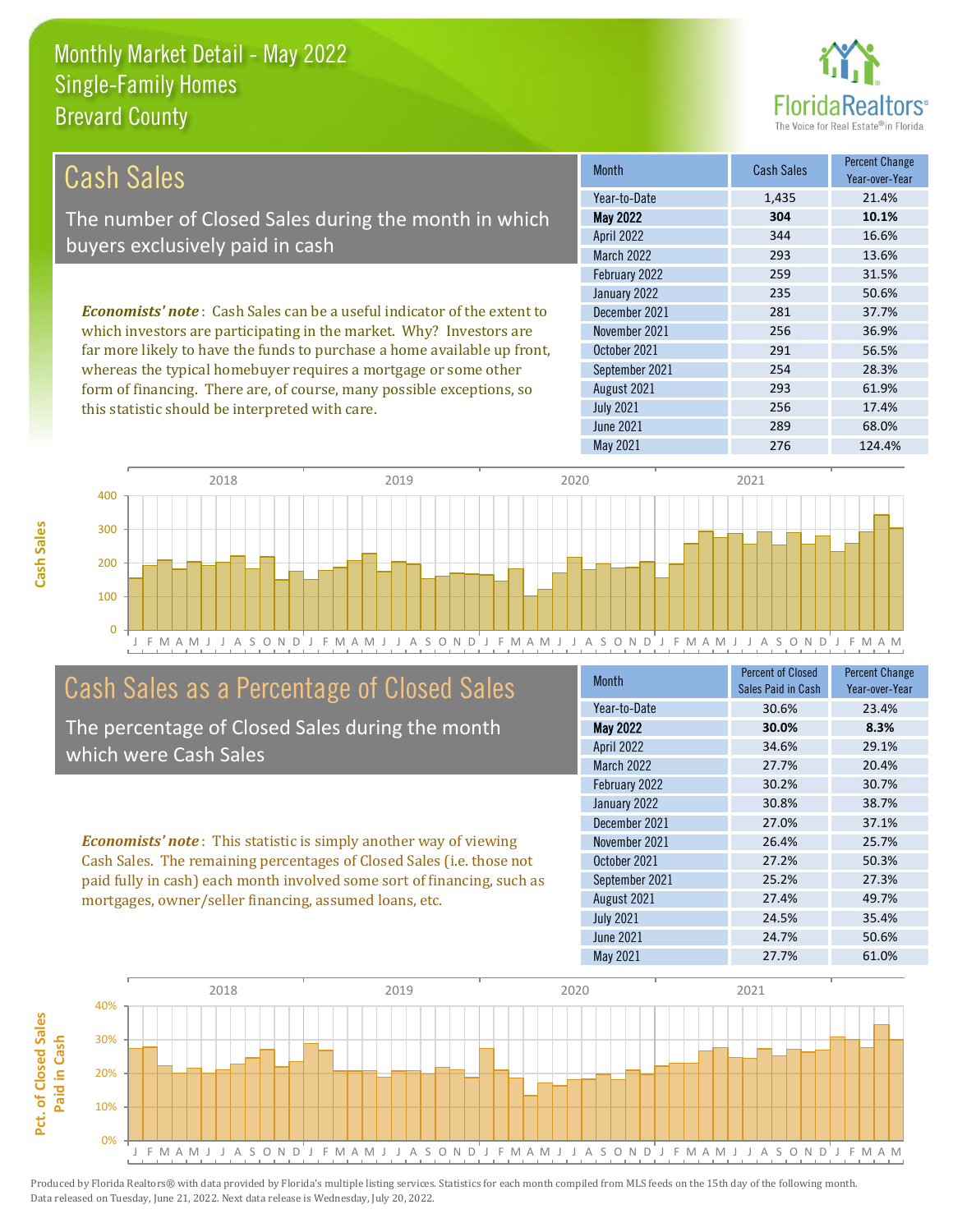

| <b>Median Sale Price</b>                                                  | <b>Month</b>      | <b>Median Sale Price</b> | <b>Percent Change</b><br>Year-over-Year |
|---------------------------------------------------------------------------|-------------------|--------------------------|-----------------------------------------|
|                                                                           | Year-to-Date      | \$350,000                | 25.0%                                   |
| The median sale price reported for the month (i.e. 50%                    | <b>May 2022</b>   | \$370,000                | 27.6%                                   |
| of sales were above and 50% of sales were below)                          | <b>April 2022</b> | \$360,000                | 24.2%                                   |
|                                                                           | March 2022        | \$347,700                | 24.2%                                   |
|                                                                           | February 2022     | \$327,700                | 19.3%                                   |
| <b>Economists' note:</b> Median Sale Price is our preferred summary       | January 2022      | \$325,000                | 21.7%                                   |
| statistic for price activity because, unlike Average Sale Price, Median   | December 2021     | \$325,000                | 20.4%                                   |
| Sale Price is not sensitive to high sale prices for small numbers of      | November 2021     | \$322,000                | 17.1%                                   |
| homes that may not be characteristic of the market area. Keep in mind     | October 2021      | \$327,000                | 19.3%                                   |
| that median price trends over time are not always solely caused by        | September 2021    | \$315,500                | 21.3%                                   |
| changes in the general value of local real estate. Median sale price only | August 2021       | \$325,000                | 21.0%                                   |
| reflects the values of the homes that sold each month, and the mix of     | <b>July 2021</b>  | \$322,000                | 20.9%                                   |
| the types of homes that sell can change over time.                        | June 2021         | \$314,250                | 20.9%                                   |
|                                                                           | May 2021          | \$290,000                | 16.0%                                   |



# Average Sale Price

The average sale price reported for the month (i.e. total sales in dollars divided by the number of sales)

*Economists' note* : Usually, we prefer Median Sale Price over Average Sale Price as a summary statistic for home prices. However, Average Sale Price does have its uses—particularly when it is analyzed alongside the Median Sale Price. For one, the relative difference between the two statistics can provide some insight into the market for higher-end homes in an area.

| Month             | <b>Average Sale Price</b> | <b>Percent Change</b><br>Year-over-Year |
|-------------------|---------------------------|-----------------------------------------|
| Year-to-Date      | \$422,559                 | 21.6%                                   |
| <b>May 2022</b>   | \$446,047                 | 21.3%                                   |
| <b>April 2022</b> | \$449,996                 | 19.6%                                   |
| <b>March 2022</b> | \$419,396                 | 23.4%                                   |
| February 2022     | \$404,318                 | 26.4%                                   |
| January 2022      | \$380,395                 | 19.1%                                   |
| December 2021     | \$397,434                 | 18.4%                                   |
| November 2021     | \$386,288                 | 15.1%                                   |
| October 2021      | \$382,541                 | 13.8%                                   |
| September 2021    | \$388,092                 | 20.0%                                   |
| August 2021       | \$389,565                 | 23.2%                                   |
| <b>July 2021</b>  | \$390,215                 | 22.5%                                   |
| <b>June 2021</b>  | \$375,748                 | 18.2%                                   |
| May 2021          | \$367,768                 | 25.9%                                   |



Produced by Florida Realtors® with data provided by Florida's multiple listing services. Statistics for each month compiled from MLS feeds on the 15th day of the following month. Data released on Tuesday, June 21, 2022. Next data release is Wednesday, July 20, 2022.

**Average Sale Price**

**Average Sale Price**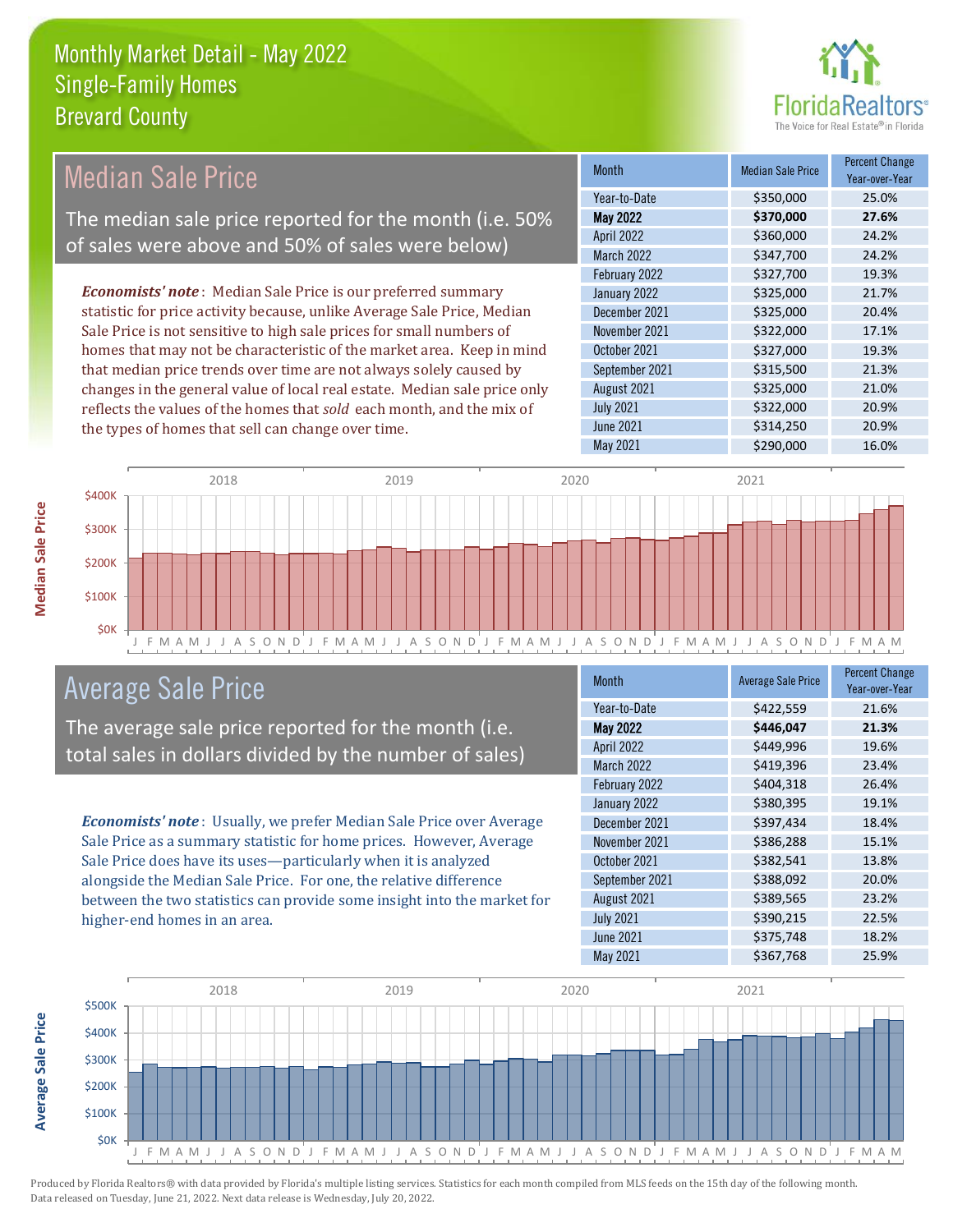

### **Ollar Volume**

The sum of the sale prices for all sales which closed during the month

*Economists' note* : Dollar Volume is simply the sum of all sale prices in a given time period, and can quickly be calculated by multiplying Closed Sales by Average Sale Price. It is a strong indicator of the health of the real estate industry in a market, and is of particular interest to real estate professionals, investors, analysts, and government agencies. Potential home sellers and home buyers, on the other hand, will likely be better served by paying attention to trends in the two components of Dollar Volume (i.e. sales and prices) individually.

| <b>Month</b>     | Dollar Volume   | <b>Percent Change</b><br>Year-over-Year |
|------------------|-----------------|-----------------------------------------|
| Year-to-Date     | \$2.0 Billion   | 19.4%                                   |
| <b>May 2022</b>  | \$452.7 Million | 23.5%                                   |
| April 2022       | \$447.7 Million | 8.3%                                    |
| March 2022       | \$443.3 Million | 16.3%                                   |
| February 2022    | \$347.3 Million | 27.3%                                   |
| January 2022     | \$289.9 Million | 29.3%                                   |
| December 2021    | \$414.1 Million | 19.3%                                   |
| November 2021    | \$374.7 Million | 25.2%                                   |
| October 2021     | \$408.9 Million | 18.2%                                   |
| September 2021   | \$390.4 Million | 20.5%                                   |
| August 2021      | \$416.4 Million | 32.9%                                   |
| <b>July 2021</b> | \$407.0 Million | 6.2%                                    |
| June 2021        | \$438.9 Million | 31.5%                                   |
| May 2021         | \$366.7 Million | 75.3%                                   |



# Median Percent of Original List Price Received

The median of the sale price (as a percentage of the original list price) across all properties selling during the month

*Economists' note* : The Median Percent of Original List Price Received is useful as an indicator of market recovery, since it typically rises as buyers realize that the market may be moving away from them and they need to match the selling price (or better it) in order to get a contract on the house. This is usually the last measure to indicate a market has shifted from down to up, so it is what we would call a *lagging* indicator.

| <b>Month</b>     | Med. Pct. of Orig.<br><b>List Price Received</b> | <b>Percent Change</b><br>Year-over-Year |
|------------------|--------------------------------------------------|-----------------------------------------|
| Year-to-Date     | 100.0%                                           | 0.0%                                    |
| <b>May 2022</b>  | 100.4%                                           | 0.4%                                    |
| April 2022       | 100.2%                                           | 0.2%                                    |
| March 2022       | 100.0%                                           | 0.0%                                    |
| February 2022    | 100.0%                                           | 1.7%                                    |
| January 2022     | 100.0%                                           | 1.5%                                    |
| December 2021    | 100.0%                                           | 1.6%                                    |
| November 2021    | 100.0%                                           | 1.6%                                    |
| October 2021     | 100.0%                                           | 1.9%                                    |
| September 2021   | 100.0%                                           | 2.0%                                    |
| August 2021      | 100.0%                                           | 2.1%                                    |
| <b>July 2021</b> | 100.0%                                           | 2.7%                                    |
| June 2021        | 100.0%                                           | 2.7%                                    |
| May 2021         | 100.0%                                           | 2.7%                                    |

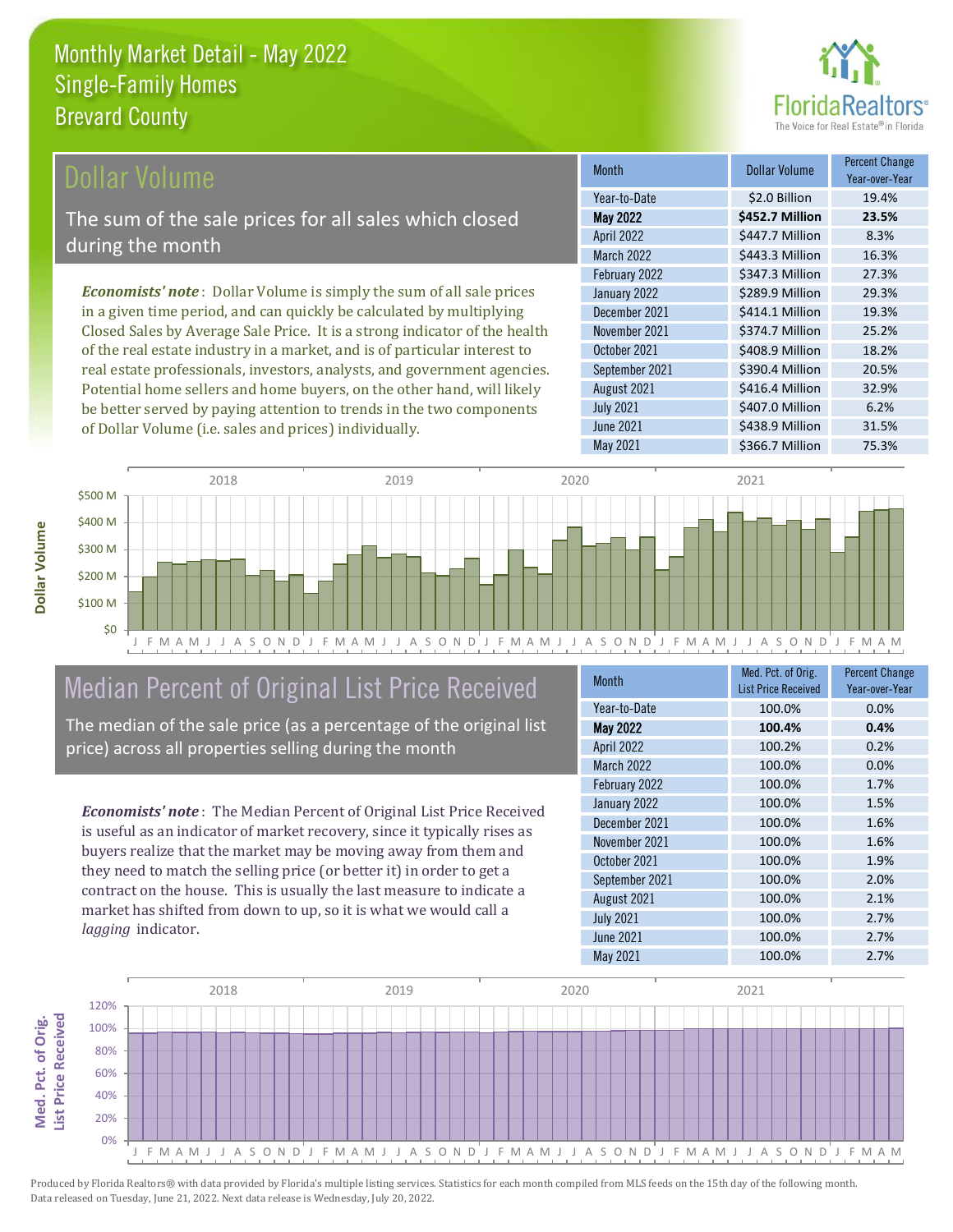

# Median Time to Contract

The median number of days between the listing date and contract date for all Closed Sales during the month

*Economists' note* : Like Time to Sale, Time to Contract is a measure of the length of the home selling process calculated for sales which closed during the month. The difference is that Time to Contract measures the number of days between the initial listing of a property and the signing of the contract which eventually led to the closing of the sale. When the gap between Median Time to Contract and Median Time to Sale grows, it is usually a sign of longer closing times and/or declining numbers of cash sales.

| <b>Month</b>      | <b>Median Time to</b><br>Contract | <b>Percent Change</b><br>Year-over-Year |
|-------------------|-----------------------------------|-----------------------------------------|
| Year-to-Date      | 8 Days                            | $-33.3%$                                |
| <b>May 2022</b>   | 8 Days                            | 0.0%                                    |
| <b>April 2022</b> | 7 Days                            | $-30.0%$                                |
| <b>March 2022</b> | 8 Days                            | $-20.0%$                                |
| February 2022     | 8 Days                            | $-55.6%$                                |
| January 2022      | 12 Days                           | $-20.0%$                                |
| December 2021     | 12 Days                           | $-20.0%$                                |
| November 2021     | 11 Days                           | $-21.4%$                                |
| October 2021      | 11 Days                           | $-42.1%$                                |
| September 2021    | 11 Days                           | $-42.1%$                                |
| August 2021       | 8 Days                            | $-61.9%$                                |
| <b>July 2021</b>  | 8 Days                            | $-73.3%$                                |
| <b>June 2021</b>  | 8 Days                            | $-78.9%$                                |
| <b>May 2021</b>   | 8 Days                            | $-69.2%$                                |



# Median Time to Sale

**Median Time to** 

**Median Time to** 

The median number of days between the listing date and closing date for all Closed Sales during the month

*Economists' note* : Time to Sale is a measure of the length of the home selling process, calculated as the number of days between the initial listing of a property and the closing of the sale. *Median* Time to Sale is the amount of time the "middle" property selling this month was on the market. That is, 50% of homes selling this month took *less* time to sell, and 50% of homes took *more* time to sell. Median Time to Sale gives a more accurate picture than Average Time to Sale, which can be skewed upward by small numbers of properties taking an abnormally long time to sell.

| Month             | <b>Median Time to Sale</b> | <b>Percent Change</b><br>Year-over-Year |
|-------------------|----------------------------|-----------------------------------------|
| Year-to-Date      | 48 Days                    | $-15.8%$                                |
| <b>May 2022</b>   | 45 Days                    | $-10.0%$                                |
| <b>April 2022</b> | 44 Days                    | $-17.0%$                                |
| <b>March 2022</b> | 47 Days                    | $-14.5%$                                |
| February 2022     | 50 Days                    | $-20.6%$                                |
| January 2022      | 55 Days                    | $-15.4%$                                |
| December 2021     | 53 Days                    | $-13.1%$                                |
| November 2021     | 50 Days                    | $-16.7%$                                |
| October 2021      | 52 Days                    | $-21.2%$                                |
| September 2021    | 54 Days                    | $-16.9%$                                |
| August 2021       | 48 Days                    | $-28.4%$                                |
| <b>July 2021</b>  | 49 Days                    | $-34.7%$                                |
| <b>June 2021</b>  | 50 Days                    | $-41.2%$                                |
| May 2021          | 50 Days                    | $-30.6%$                                |

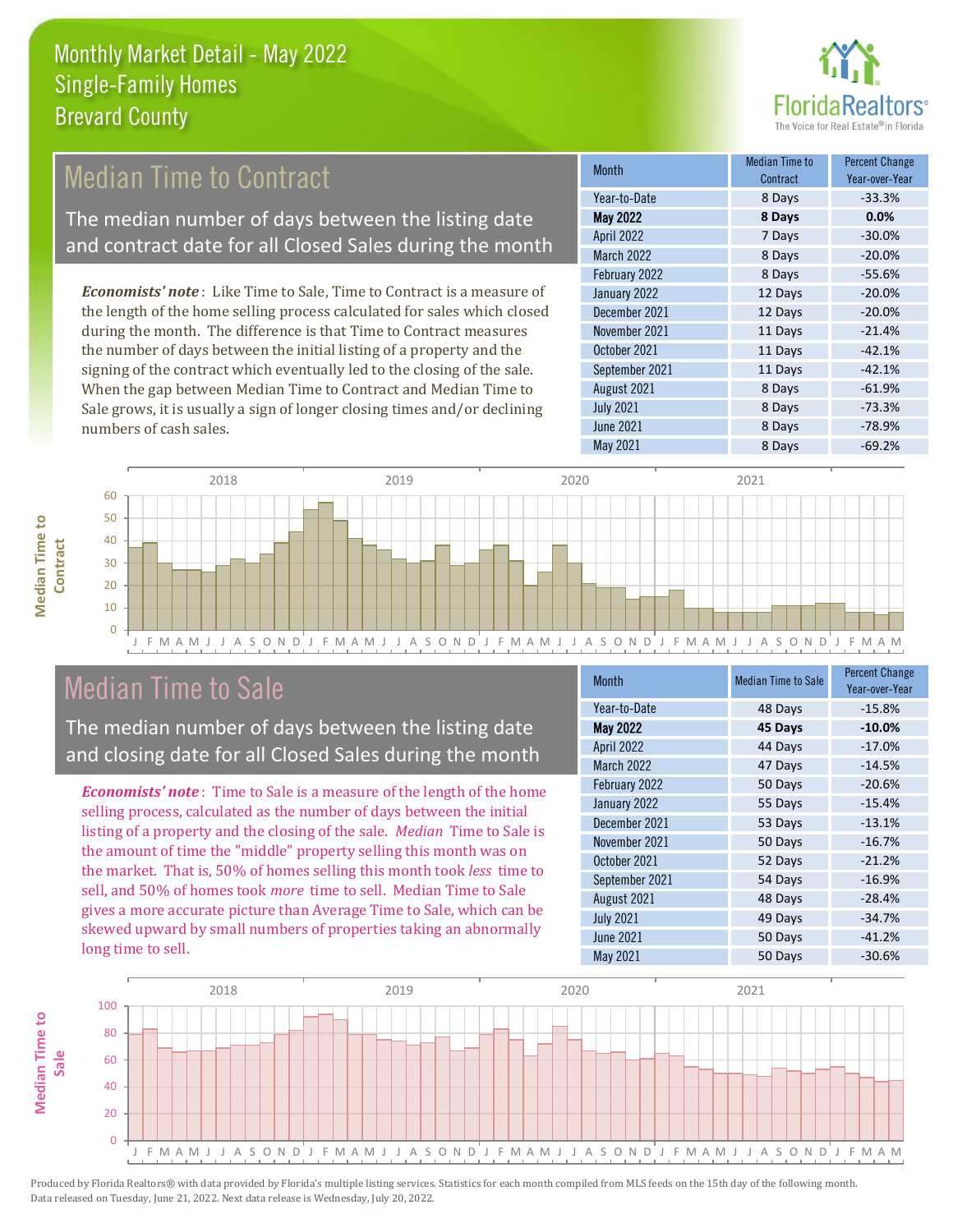distressed properties for sale.



| <b>New Pending Sales</b>                                                       | <b>Month</b>      | <b>New Pending Sales</b> | <b>Percent Change</b><br>Year-over-Year |
|--------------------------------------------------------------------------------|-------------------|--------------------------|-----------------------------------------|
|                                                                                | Year-to-Date      | 5,486                    | $-2.8%$                                 |
| The number of listed properties that went under                                | <b>May 2022</b>   | 1,209                    | 8.9%                                    |
| contract during the month                                                      | <b>April 2022</b> | 987                      | $-14.4%$                                |
|                                                                                | <b>March 2022</b> | 1,217                    | 0.9%                                    |
|                                                                                | February 2022     | 1,030                    | $-5.8%$                                 |
| <b>Economists' note</b> : Because of the typical length of time it takes for a | January 2022      | 1,043                    | $-3.8%$                                 |
| sale to close, economists consider Pending Sales to be a decent                | December 2021     | 881                      | 7.2%                                    |
| indicator of potential future Closed Sales. It is important to bear in         | November 2021     | 1,016                    | 11.4%                                   |
| mind, however, that not all Pending Sales will be closed successfully.         | October 2021      | 1,069                    | $-3.1%$                                 |
| So, the effectiveness of Pending Sales as a future indicator of Closed         | September 2021    | 1,129                    | 6.5%                                    |
| Sales is susceptible to changes in market conditions such as the               | August 2021       | 1,125                    | 3.2%                                    |



# New Listings

The number of properties put onto the market during the month

availability of financing for homebuyers and the inventory of

*Economists' note* : New Listings tend to rise in delayed response to increasing prices, so they are often seen as a lagging indicator of market health. As prices rise, potential sellers raise their estimations of value—and in the most recent cycle, rising prices have freed up many potential sellers who were previously underwater on their mortgages. Note that in our calculations, we take care to not include properties that were recently taken off the market and quickly relisted, since these are not really *new* listings.

| <b>Month</b>      | <b>New Listings</b> | <b>Percent Change</b><br>Year-over-Year |
|-------------------|---------------------|-----------------------------------------|
| Year-to-Date      | 5,772               | 6.8%                                    |
| <b>May 2022</b>   | 1,339               | 20.0%                                   |
| <b>April 2022</b> | 1,187               | $-0.4%$                                 |
| <b>March 2022</b> | 1,243               | 13.6%                                   |
| February 2022     | 1,012               | $-1.1%$                                 |
| January 2022      | 991                 | 0.9%                                    |
| December 2021     | 836                 | 2.3%                                    |
| November 2021     | 965                 | 8.7%                                    |
| October 2021      | 1,085               | $-5.2%$                                 |
| September 2021    | 1,072               | 7.2%                                    |
| August 2021       | 1,172               | 23.5%                                   |
| <b>July 2021</b>  | 1,270               | 12.2%                                   |
| June 2021         | 1,228               | 23.7%                                   |
| May 2021          | 1,116               | $-2.1%$                                 |

July 2021 **1,073** -6.5% June 2021 **1,043** -19.1% May 2021 1,110 -7.8%



Produced by Florida Realtors® with data provided by Florida's multiple listing services. Statistics for each month compiled from MLS feeds on the 15th day of the following month. Data released on Tuesday, June 21, 2022. Next data release is Wednesday, July 20, 2022.

**New Listings**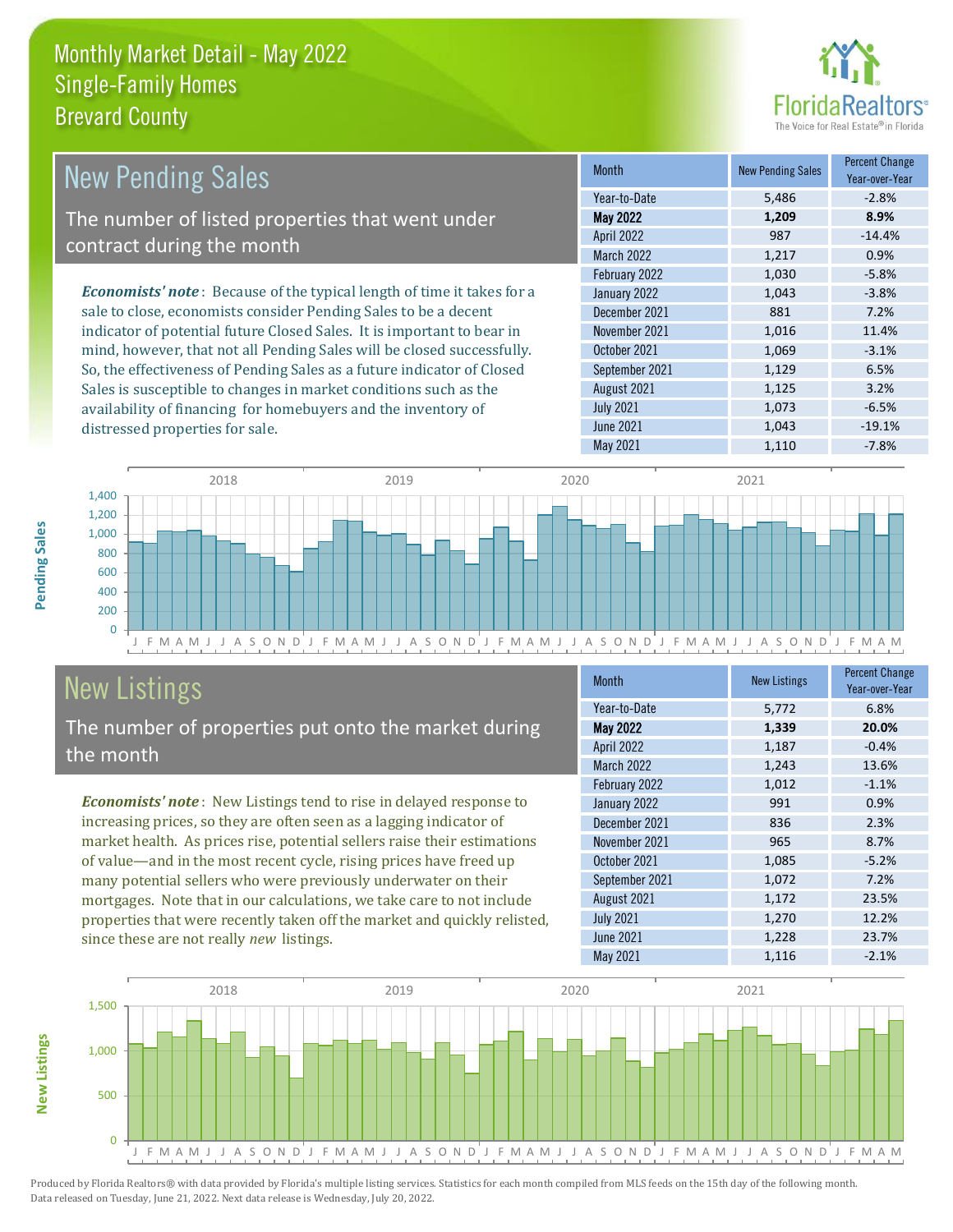

# Inventory (Active Listings) The number of property listings active at the end of the month

*Economists' note* : There are a number of ways to define and calculate Inventory. Our method is to simply count the number of active listings on the last day of the month, and hold this number to compare with the same month the following year. Inventory rises when New Listings are outpacing the number of listings that go off-market (regardless of whether they actually sell). Likewise, it falls when New Listings aren't keeping up with the rate at which homes are going off-market.

| <b>Month</b>             | Inventory | <b>Percent Change</b><br>Year-over-Year |
|--------------------------|-----------|-----------------------------------------|
| <b>YTD (Monthly Avg)</b> | 850       | $-5.8%$                                 |
| <b>May 2022</b>          | 1,052     | 36.1%                                   |
| April 2022               | 880       | 5.6%                                    |
| <b>March 2022</b>        | 712       | $-12.4%$                                |
| February 2022            | 794       | $-19.3%$                                |
| January 2022             | 810       | $-26.8%$                                |
| December 2021            | 895       | $-28.9%$                                |
| November 2021            | 970       | $-27.2%$                                |
| October 2021             | 1,046     | $-23.9%$                                |
| September 2021           | 1,049     | $-24.7%$                                |
| August 2021              | 1,124     | $-25.9%$                                |
| <b>July 2021</b>         | 1,093     | $-35.4%$                                |
| <b>June 2021</b>         | 931       | $-47.3%$                                |
| May 2021                 | 773       | $-65.2%$                                |



# Months Supply of Inventory

An estimate of the number of months it will take to deplete the current Inventory given recent sales rates

*Economists' note* : MSI is a useful indicator of market conditions. The benchmark for a balanced market (favoring neither buyer nor seller) is 5.5 months of inventory. Anything higher is traditionally a buyers' market, and anything lower is a sellers' market. There is no single accepted way of calculating MSI. A common method is to divide current Inventory by the most recent month's Closed Sales count, but this count is a usually poor predictor of future Closed Sales due to seasonal cycles. To eliminate seasonal effects, we use the 12-month average of monthly Closed Sales instead.

| <b>Month</b>             | <b>Months Supply</b> | <b>Percent Change</b><br>Year-over-Year |
|--------------------------|----------------------|-----------------------------------------|
| <b>YTD (Monthly Avg)</b> | 0.8                  | $-20.0%$                                |
| <b>May 2022</b>          | 1.0                  | 25.0%                                   |
| April 2022               | 0.9                  | 0.0%                                    |
| March 2022               | 0.7                  | $-22.2%$                                |
| February 2022            | 0.8                  | $-27.3%$                                |
| January 2022             | 0.8                  | $-33.3%$                                |
| December 2021            | 0.9                  | $-35.7%$                                |
| November 2021            | 1.0                  | $-33.3%$                                |
| October 2021             | 1.0                  | $-33.3%$                                |
| September 2021           | 1.0                  | $-37.5%$                                |
| August 2021              | 1.1                  | $-38.9%$                                |
| <b>July 2021</b>         | 1.1                  | $-45.0%$                                |
| <b>June 2021</b>         | 0.9                  | $-57.1%$                                |
| <b>May 2021</b>          | 0.8                  | $-70.4%$                                |

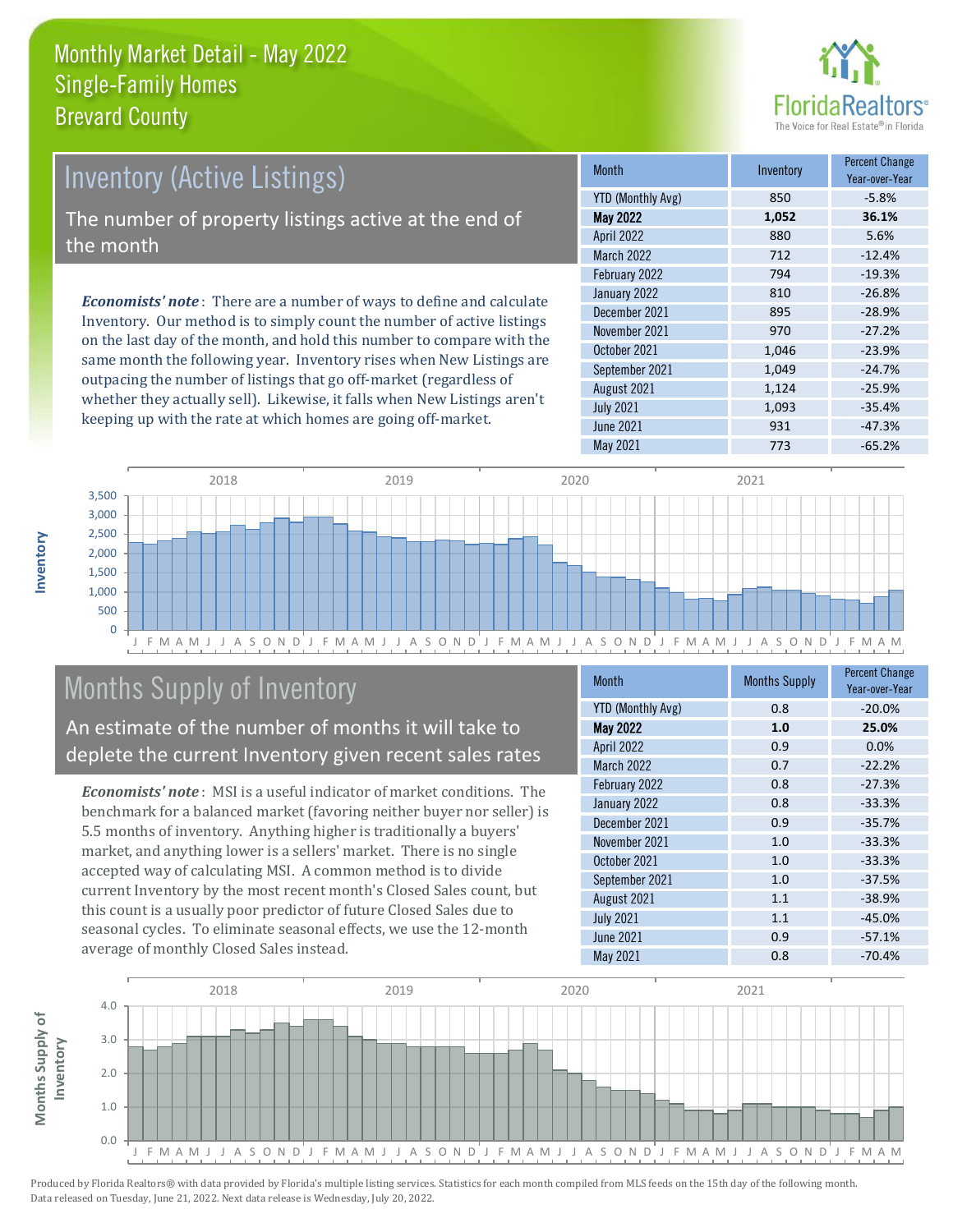

#### *Economists' note:* Closed Sales are one of the simplest—yet most important—indicators for the residential real estate market. When comparing Closed Sales across markets of different sizes, we recommend comparing the percent changes in sales rather than the number of sales. Closed Sales (and many other market metrics) are affected by seasonal cycles, so actual trends are more accurately represented by year-over-year changes (i.e. comparing a month's sales to the amount of sales in the same month in the previous year), rather than changes from one month to the next. \$1,000,000 or more 27 0.0% \$250,000 - \$299,999 139 -32.9% \$300,000 - \$399,999 344 64.6% \$400,000 - \$599,999 241 57.5% \$600,000 - \$999,999 158 107.9% \$150,000 - \$199,999 24 -76.7%  $$200.000 - $249.999$  71 -63.0% \$100,000 - \$149,999 9 -57.1% Sale Price Closed Sales Percent Change Year-over-Year Less than \$50,000 0 0 N/A \$50,000 - \$99,999 2 -77.8% **May 2021** May 2022 Closed Sales by Sale Price The number of sales transactions which closed during the month



### Median Time to Contract by Sale Price The median number of days between the listing date and contract date for all Closed Sales during the month

*Economists' note* : Like Time to Sale, Time to Contract is a measure of the length of the home selling process calculated for sales which closed during the month. The difference is that Time to Contract measures the number of days between the initial listing of a property and the signing of the contract which eventually led to the closing of the sale. When the gap between Median Time to Contract and Median Time to Sale grows, it is usually a sign of longer closing times and/or declining numbers of cash sales.

| Sale Price            | <b>Median Time to</b><br>Contract | <b>Percent Change</b><br>Year-over-Year |
|-----------------------|-----------------------------------|-----------------------------------------|
| Less than \$50,000    | (No Sales)                        | N/A                                     |
| $$50,000 - $99,999$   | 14 Days                           | 1300.0%                                 |
| $$100,000 - $149,999$ | 6 Days                            | $-64.7%$                                |
| $$150,000 - $199,999$ | 9 Days                            | $-30.8%$                                |
| \$200,000 - \$249,999 | 7 Days                            | 16.7%                                   |
| \$250,000 - \$299,999 | 9 Days                            | 28.6%                                   |
| \$300,000 - \$399,999 | 7 Days                            | 0.0%                                    |
| \$400,000 - \$599,999 | 8 Days                            | 33.3%                                   |
| \$600,000 - \$999,999 | 10 Days                           | 0.0%                                    |
| \$1,000,000 or more   | 12 Days                           | $-52.0%$                                |



**Closed Sales**

**Median Time to Contract Median Time to Contract**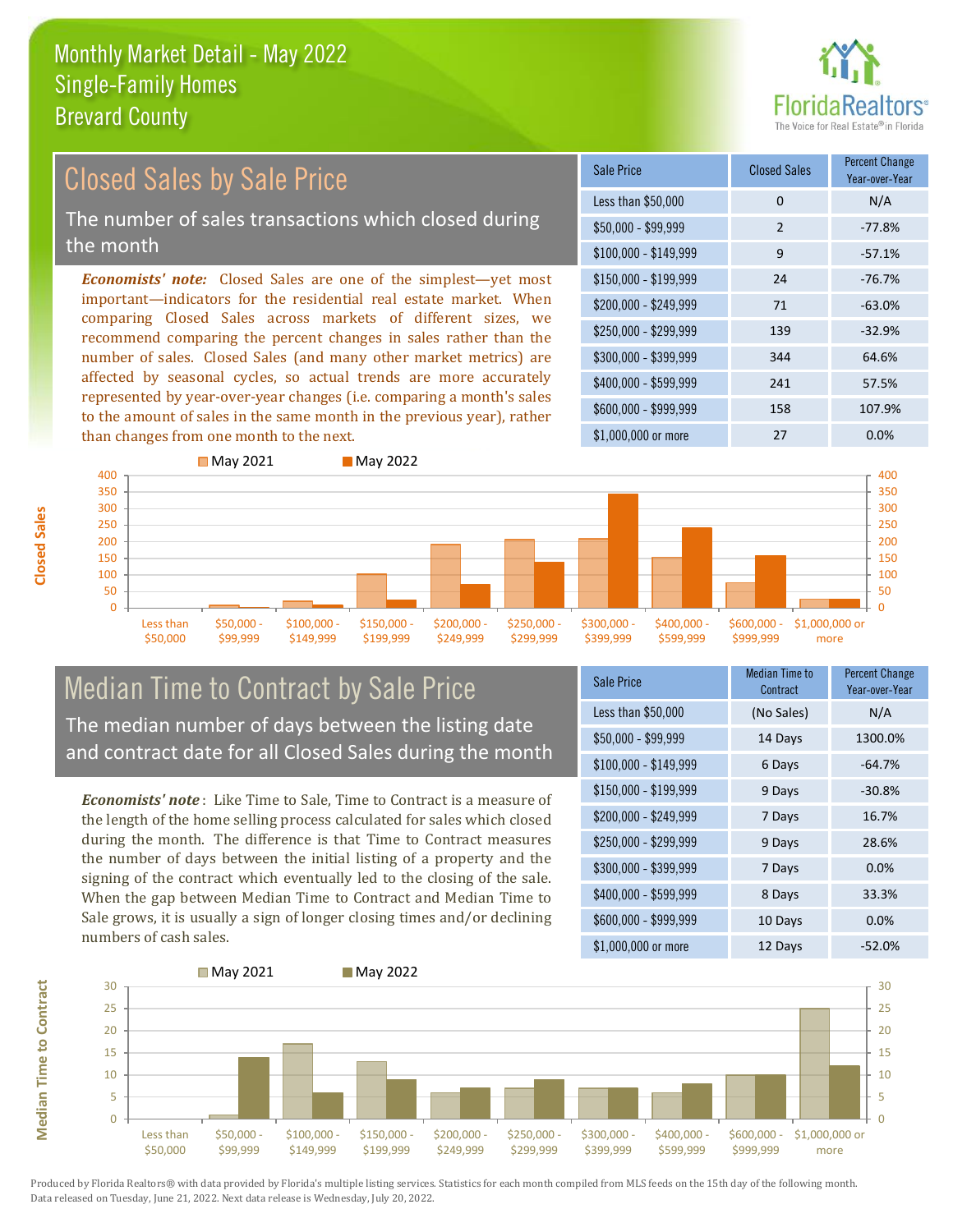

# New Listings by Initial Listing Price

The number of properties put onto the market during the month

*Economists' note:* New Listings tend to rise in delayed response to increasing prices, so they are often seen as a lagging indicator of market health. As prices rise, potential sellers raise their estimations of value—and in the most recent cycle, rising prices have freed up many potential sellers who were previously underwater on their mortgages. Note that in our calculations, we take care to not include properties that were recently taken off the market and quickly relisted, since these are not really *new* listings.

**May 2021** May 2022

| <b>Initial Listing Price</b> | <b>New Listings</b> | <b>Percent Change</b><br>Year-over-Year |
|------------------------------|---------------------|-----------------------------------------|
| Less than \$50,000           | 0                   | N/A                                     |
| $$50,000 - $99,999$          | 0                   | $-100.0%$                               |
| $$100,000 - $149,999$        | 8                   | $-63.6%$                                |
| $$150,000 - $199,999$        | 41                  | $-56.8%$                                |
| \$200,000 - \$249,999        | 88                  | $-46.7%$                                |
| \$250,000 - \$299,999        | 166                 | $-26.9%$                                |
| \$300,000 - \$399,999        | 454                 | 61.6%                                   |
| \$400,000 - \$599,999        | 353                 | 88.8%                                   |
| \$600,000 - \$999,999        | 177                 | 78.8%                                   |
| \$1,000,000 or more          | 52                  | 48.6%                                   |



\$50,000



\$199,999

\$249,999

\$299,999

\$399,999



#### Inventory by Current Listing Price The number of property listings active at the end of the month

\$149,999

\$99,999

*Economists' note* : There are a number of ways to define and calculate Inventory. Our method is to simply count the number of active listings on the last day of the month, and hold this number to compare with the same month the following year. Inventory rises when New Listings are outpacing the number of listings that go off-market (regardless of whether they actually sell). Likewise, it falls when New Listings aren't keeping up with the rate at which homes are going off-market.

| <b>Current Listing Price</b> | Inventory     | <b>Percent Change</b><br>Year-over-Year |
|------------------------------|---------------|-----------------------------------------|
| Less than \$50,000           | $\mathcal{P}$ | 100.0%                                  |
| $$50,000 - $99,999$          | 0             | $-100.0%$                               |
| $$100,000 - $149,999$        | 7             | $-56.3%$                                |
| $$150,000 - $199,999$        | 22            | $-63.9%$                                |
| \$200,000 - \$249,999        | 40            | $-55.6%$                                |
| \$250,000 - \$299,999        | 91            | $-7.1%$                                 |
| \$300,000 - \$399,999        | 315           | 90.9%                                   |
| \$400,000 - \$599,999        | 299           | 94.2%                                   |
| \$600,000 - \$999,999        | 172           | 59.3%                                   |
| \$1,000,000 or more          | 104           | 44.4%                                   |